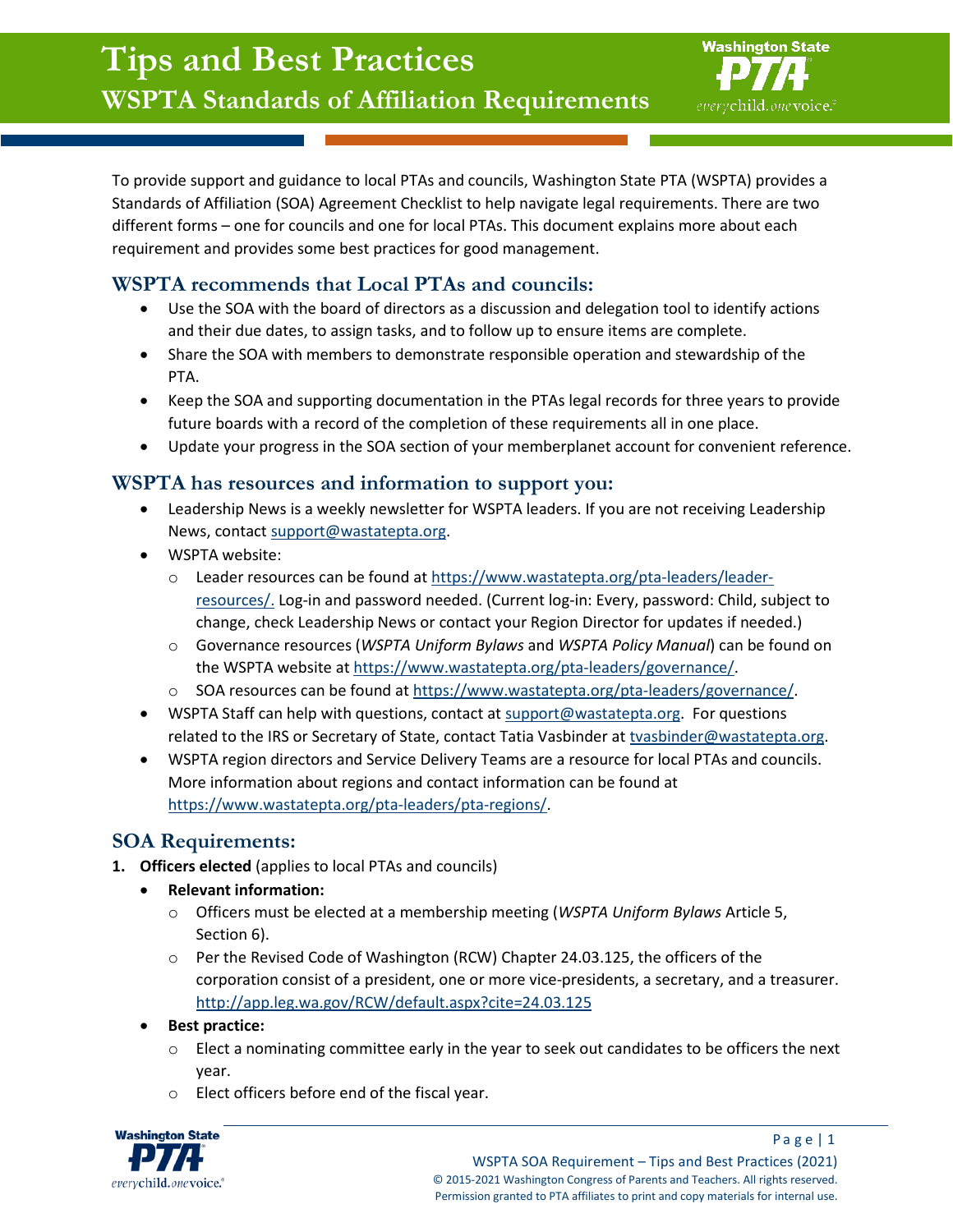- **Questions:**
	- o **What if we do not have all officer positions filled?** Continue to seek candidates until positions are filled.
	- o **What if we do not have a president?** In absence of a President, the Vice President will serve as President (*WSPTA Uniform Bylaws* Article 5, Section 7).
- **Additional information:**
	- $\circ$  Nominating committee and elections information can be found on the WSPTA website in leader resources (link above).
- **2. Corporate Annual Report filed** (applies to local PTAs and councils)
	- **Relevant information:**
		- o Annual report is due by the end of the month the PTA was incorporated but may be renewed up to six months early.
		- o Instructions available at [https://www.sos.wa.gov/corps/OnlineRenewal.aspx.](https://www.sos.wa.gov/corps/OnlineRenewal.aspx)
	- **Questions:**
		- o **How do we find out what month our PTA was incorporated so we can file our renewal?** You can find this information in the WSPTA membership database under your legal information.
	- **Additional information:**
		- o *PTA and the Law* class and handbook.
- **3. Charitable Organization Registration renewed** (applies to local PTAs and councils)
	- **Relevant information:**
		- o Your PTA **must register** with the Secretary of State prior to conducting charitable solicitations if you intend to raise more than \$50,000 annually (including WSPTA and National PTA portions of dues), are planning on using commercial fundraisers, or if your PTA intends to use non-volunteers to raise funds. If your PTA is required to file, it must be **received** by May 31.
		- o Your PTA **may choose** to do the optional filing. Optional registration is free, as is its annual update. Once you are registered with the Secretary of State's office, you must renew your registration annually.
	- **Additional information:**
		- o <https://www.sos.wa.gov/charities/Charitable-Organizations.aspx>
		- o *PTA and the Law* class and handbook.
- **4. 990 form filed** (applies to local PTAs and councils)
	- **Relevant information:**
		- o Which form do we file?
			- 990-N (e-postcard) if your PTA "normally" has gross receipts of less than \$50,000.
			- 990-EZ if your PTA's gross receipts "normally" exceed \$50,000, but less than \$200,000.
			- 990 if your PTA's gross receipts are over \$200,000.
		- o Returns for the prior fiscal year are due November 15 of current year.

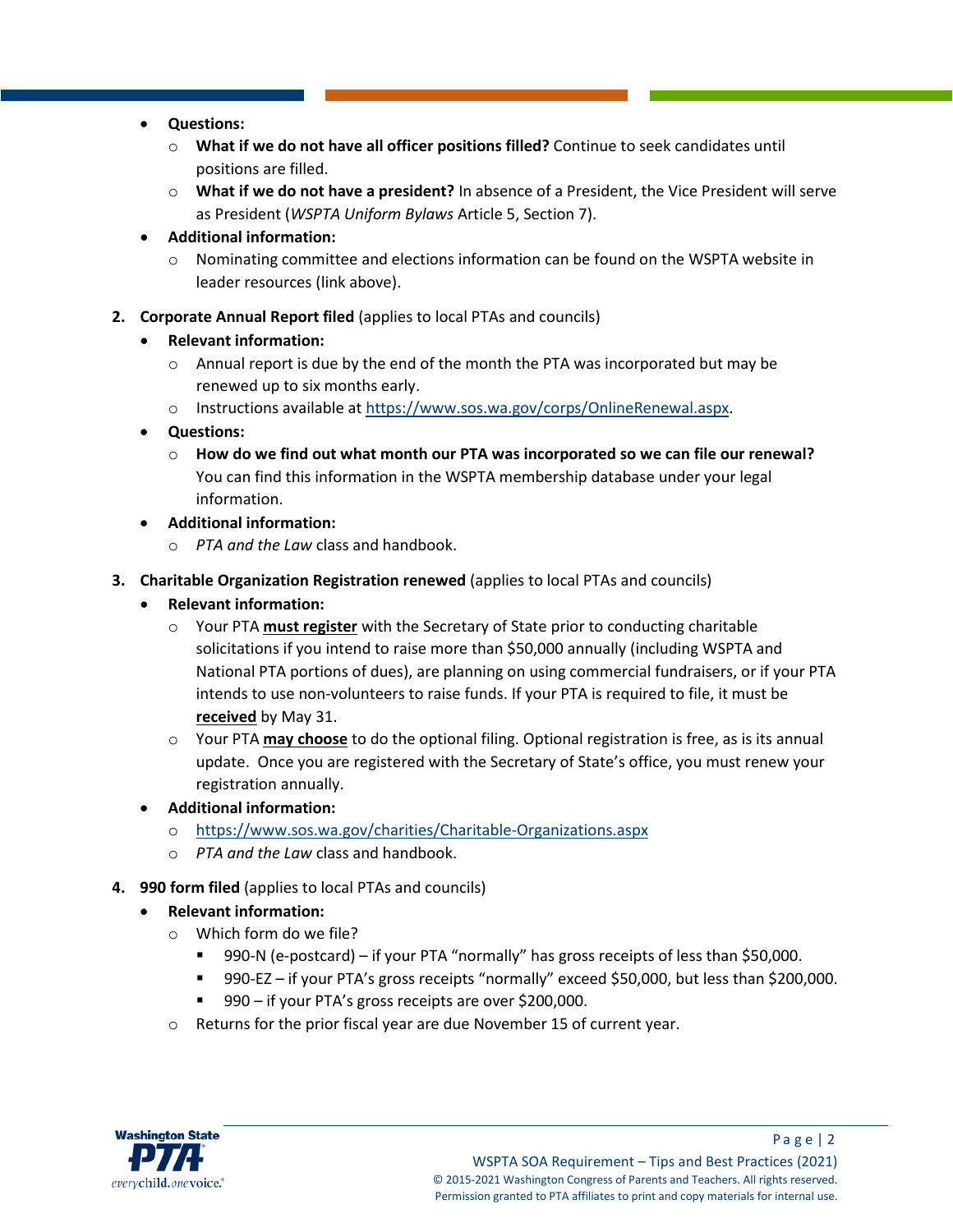- **Questions:**
	- o **What if we need an extension?** There is no extension for the 990-N. Requests for an extension for 990-EZ or 990 must be made November 15 of current year. IRS Form 8868 (can file online) extends the due date until May 15 of current year.
	- o **What if we forgot to file a 990 or the IRS contacts our PTA?** Contact Tatia Vasbinder at [tvasbinder@wastatepta.org](mailto:tvasbinder@wastatepta.org) with IRS questions.
- **Additional information:**
	- o <https://www.irs.gov/uac/about-form-990>
	- o <https://www.irs.gov/uac/e-file-for-charities-and-non-profits>
	- o *PTA and the Law* class and handbook.
- **5. Year-end financial review** (applies to local PTAs and councils)
	- **Relevant information:**
		- o Per AIM Insurance (you may have another carrier, so check their requirements), for bond coverage to apply, an annual financial review must be completed (additional insurance requirements may apply).
	- **Best practice:**
		- $\circ$  Do both a mid-year financial review (January/February covering approximately July 1 December 31) and an end of the year financial review (covering from January 1 – June 30). If no mid-year review is done, the year-end review would cover July 1 – June 30.
		- o Appoint a committee to perform the review before you need the review and to report out the financial review findings to the membership.
		- o Complete the year-end financial review by August 31.
	- **Questions:**
		- o **What if we did not get our financial review completed by August 31?** Complete it as soon as you can!
	- **Additional information:**
		- o *Financial Review Checklist* can be found on the WSPTA website.
- **6. Officer names/contact info** (applies to local PTAs and councils)
	- **Relevant information:**
		- $\circ$  Enter the names and contact information for all elected officers (and key non-elected positions such as membership, advocacy/legislative, Reflections, programs, and family & community engagement) in the WSPTA membership database (recommended before previous fiscal year-end, update as needed).
	- **Best practice:**
		- o Include email, phone number, and address.
	- **Questions:**
		- o **Why is this important?** WSPTA communicates important information to the elected officers and committee chairs, so it is important we have email contacts. Our email list is never shared with outside interests.

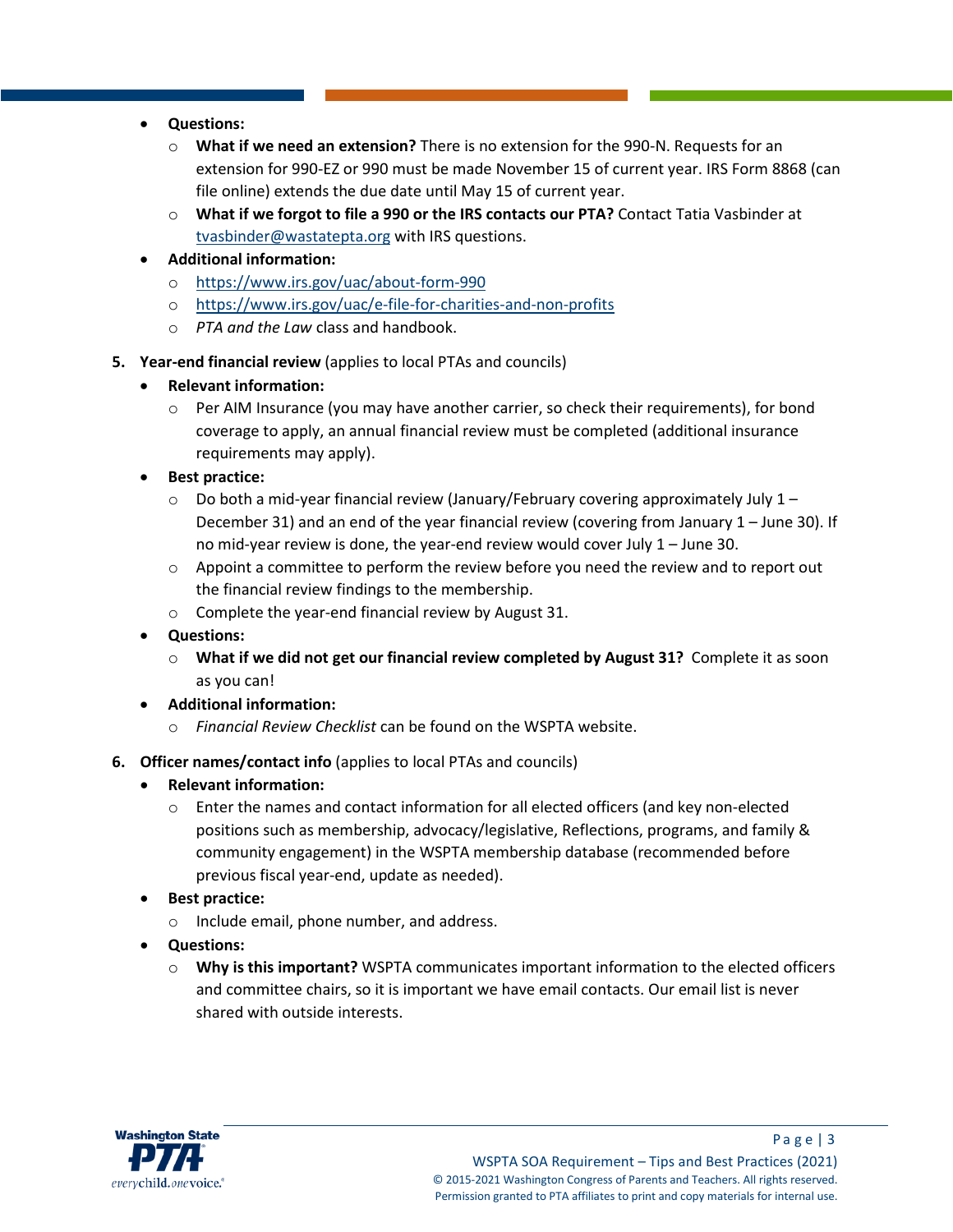- **7. Budget approved** (applies to local PTAs and councils)
	- **Relevant information:**
		- o Budget must be adopted by the members at a membership meeting (*WSPTA Uniform Bylaws* Article 5, Section 10).
	- **Best practice:**
		- $\circ$  Budget for the next fiscal year should be approved before the end of the current fiscal year to give the board the authority to spend and receive funds.
	- **Questions:**
		- o **What if we did not get our budget approved in the spring?** A budget should be approved at the end of the school year so there is a working budget over the summer. At a membership meeting early in the year, you should reaffirm the budget with any changes/actuals as needed.
		- o **What if we need to change the budget?** Budgets can be amended as needed throughout the year by a vote at a membership meeting.
- **8. Standing rules approved** (applies to local PTAs and councils)
	- o **Relevant information:**
		- o Standing rules must be approved by the members at a membership meeting (*WSPTA Uniform Bylaws* Article 5, Section 10).
		- $\circ$  Councils must specify the amount of any council fees charged in their standing rules.
	- o **Best practice:**
		- o Standing rules are reviewed, updated as needed, and approved annually.
- **9. Nominating Committee elected** (applies to local PTAs and councils)
	- **Relevant information:** 
		- $\circ$  Three members are elected to a nominating committee at least 30 days prior to the election of officers. Details of nominating committee eligibility and elections are in *WSPTA Uniform Bylaws* (Article 5, Section 5.)
	- **Best practice:**
		- o Elect a nominating committee at the first membership meeting of the current fiscal year.
	- **Questions:**
		- o **What if we are unable to get three people to serve on the committee?** Continue to open nominations for this committee at each membership meeting until there are at least three nominations.
		- o **Can we elect alternates?** *WSPTA Uniform Bylaws* do not allow for the election of alternates.
- **10. Insurance** (applies to local PTAs and councils)
	- **Relevant information:**
		- o Renew before November 30 to prevent a lapse in coverage if you have AIM insurance. For other insurance providers, contact them for renewal dates.
	- **Best practice:**
		- $\circ$  The board of directors should review the type and amount of coverage needed on an annual basis.
		- $\circ$  Do not simply purchase what you had last year, as your financial picture and needs may have changed.

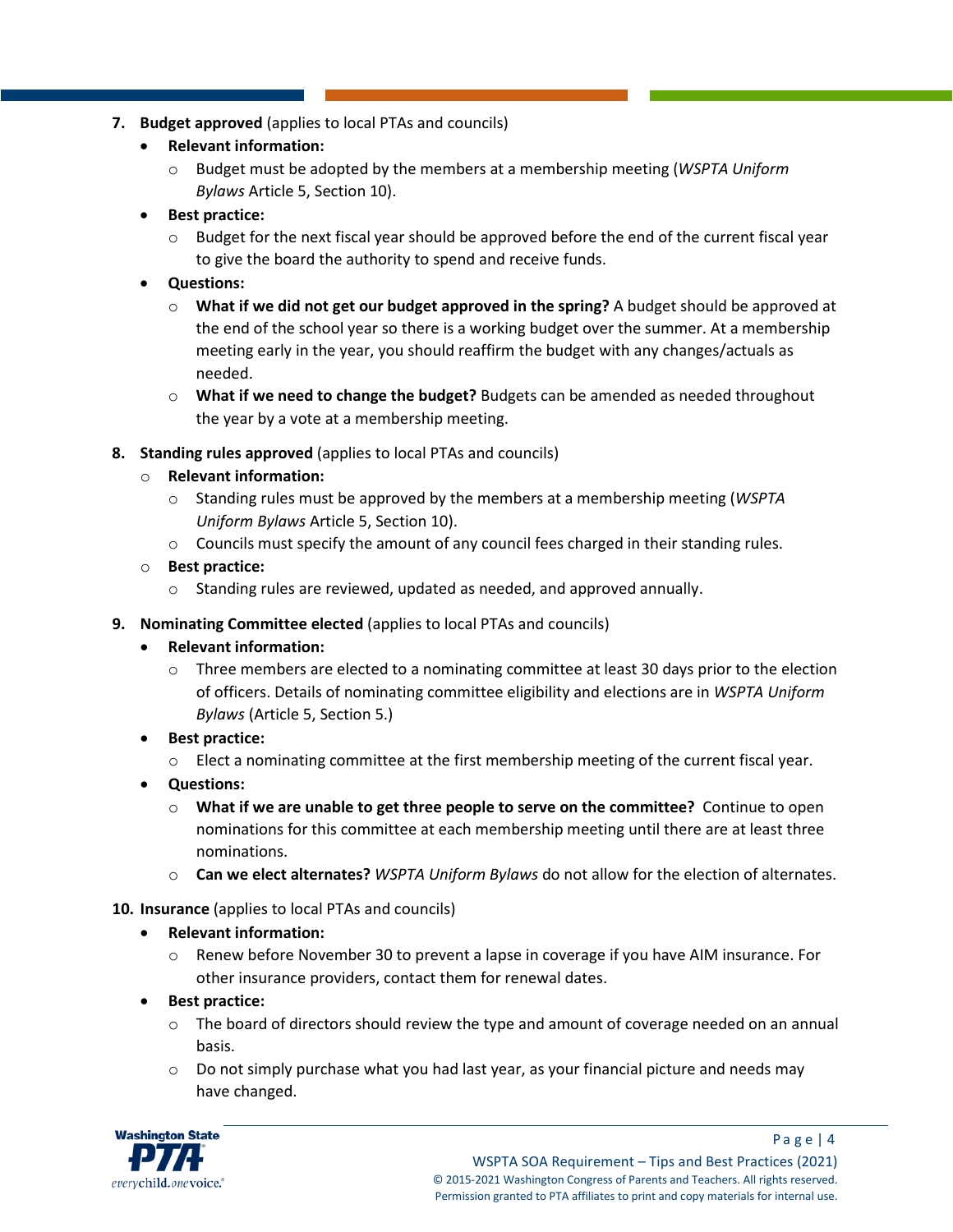- **Questions:**
	- How do we know if we have the right level of insurance? If you have AIM insurance, visit their website for their FAQs and resource[s https://www.aim-companies.com/pta-coverage/.](https://www.aim-companies.com/pta-coverage/) If you have a different insurance provider, contact them with your questions.
- **11. Training requirement** (applies to local PTAs and councils)
	- **Relevant information:**
		- o Per the *WSPTA Standards of Affiliation* agreement, at least one elected officer must attend PTA and the Law, and all other elected officers must attend at least one WSPTA-approved training before this year's WSPTA convention.
		- $\circ$  Your elected officers may attend any of the following: WSPTA convention, PTA and the Law, WSPTA leadership conference, WSPTA Autumn Leadership Launch, WSPTA region conferences, WSPTA webinars, any other WSPTA event where approved training is provided, region training (must be advertised as a WSPTA-approved training), council training (must be advertised as a WSPTA-approved training), and National PTA e-learning training.
	- **Best practice:**
		- $\circ$  Attend a leadership development opportunity early in your term of office so you can apply what you learn in training to your position.
	- **Questions:**
		- o **Why do we have an annual training requirement?** The members of the association feel leadership development is so important, that they proposed and voted for an annual training requirement. Your local PTA and our entire association are stronger when we have leaders who are trained to run their nonprofit business.
		- o **Our officers are busy and cannot attend a training; what do we do?** There are online scheduled webinars you can attend from the comfort of your home, as well as pre-recorded webinars you can take at your convenience. National PTA also offers online trainings. With so many options, there is a way for every officer to complete the training each year.
		- o **Not all officers went to training, what do we do?** Contact your region director to work out a plan.
	- **Additional information:**
		- o Training requirement resources are available on the WSPTA website in SOA resources and can be found at [https://www.wastatepta.org/pta-leaders/governance/.](https://www.wastatepta.org/pta-leaders/governance/)
- **12. 25-member minimum** (applies to local PTAs)
	- **Relevant information:**
		- $\circ$  25 members were determined by the WSPTA membership to be a reasonable minimum membership for a local PTA to be able to thrive.
		- $\circ$  25 members must be enrolled in the WSPTA membership database by October 31, which is the end of WSPTA's membership year.
		- $\circ$  Members must be entered into the membership database within 30 days of receipt of the join request (paper form or online join.)
	- **Best practice:**
		- o Membership is year-round, so people can join your PTA any time!

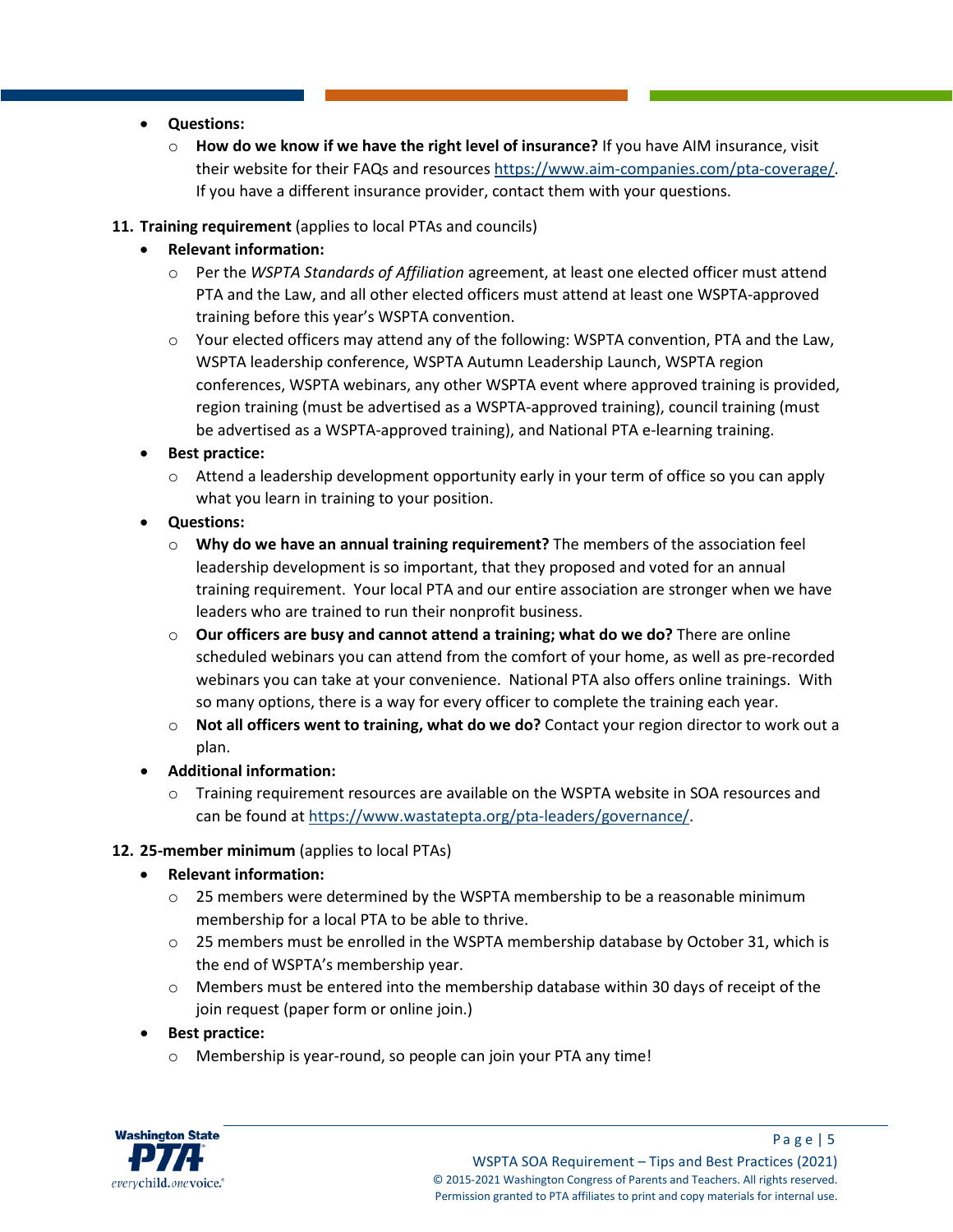#### • **Questions:**

- **What if we don't have 25 members?** Keep seeking members! Get creative and try new things. Ask parents, teachers and staff at your school, and community members. Have members from last year joined again this year? Have you encouraged grandparents and other extended family to join? Does your PTA offer membership subsidies so that dues are not a barrier to joining? See WSPTA Policy section 3.2.5 for information on membership subsidies.
- o **What if we face an extreme circumstance that prohibits us from getting 25 members?** For extreme circumstances, you may request a membership waiver. More information regarding membership waivers is available in the *WSPTA Policy Manual* (see link above).

#### **13. Membership invoices paid** (applies to local PTAs)

- **Relevant information:**
	- $\circ$  After the end of each month, if there is a balance due, the membership database will generate and send to each local PTA an electronic invoice for WSPTA and National PTA membership dues, and, if applicable, an invoice for council service fees.
	- $\circ$  Invoice payments may be automatically made in full via ACH through the database on the due date shown on the invoice. WSPTA encourages each local PTA to have a bank account associated with the database ACH system for processing dues payments for the greatest ease and efficiency.

#### **14. Council Reflections program** (applies to councils)

- **Relevant information:**
	- $\circ$  Per the standards of affiliation agreement, councils must offer a Reflections program for the PTAs in their council.
- **Additional information:**
	- o Reflections information can be found on the website at [https://www.wastatepta.org/events-programs/reflections/.](https://www.wastatepta.org/events-programs/reflections/)
	- o Further questions can be addressed to [reflections@wastatepta.org.](mailto:reflections@wastatepta.org)

### **15. Councils provide service to local PTAs** (applies to councils)

- **Relevant information:**
	- o Per *WSPTA Uniform Bylaws (*Article 3, Section 1), the functions of a council include providing services, information, support, and leadership training for local PTAs in the council service area.
	- o Per *WSPTA Uniform Bylaws*, (Article 5, Section 3), councils are authorized to charge local PTAs in the council **a fee to cover council services**.
- **Best practice:** 
	- $\circ$  Local PTAs in councils should vote on council fees yearly as part of the approval of the council's standing rules and budget.
	- $\circ$  Survey local PTAs yearly to determine the services, information, support, and leadership training that is of greatest benefit to local PTA leaders.